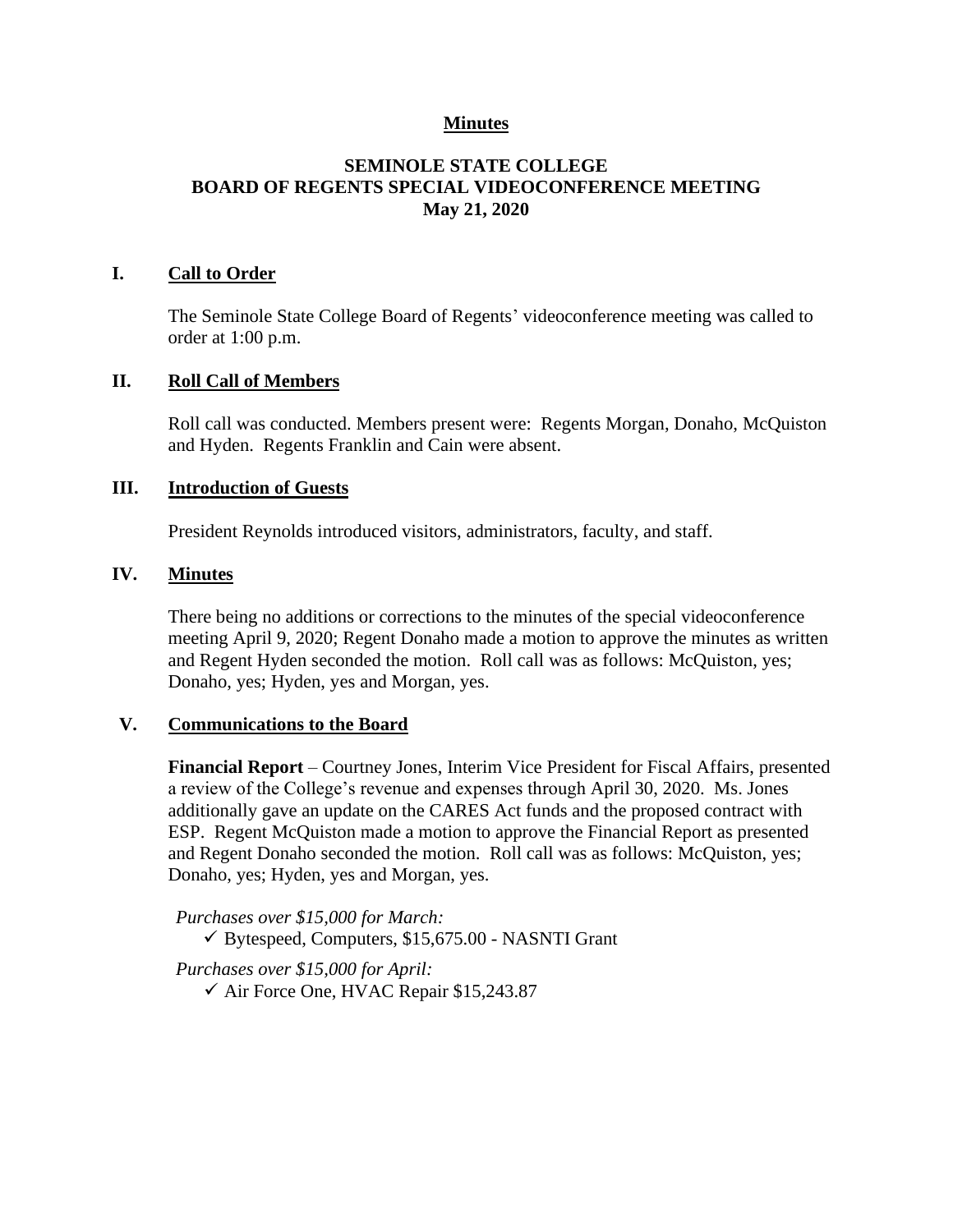Minutes SSC Board of Regents Regular Videoconference Meeting May 21, 2020 Page 2

## **VI. President's Report**

President Reynolds discussed items under the President's Report and the Business portion of the agenda by utilizing a PowerPoint presentation. (See enclosed copy of the PowerPoint presentation)

Items included were:

- Update on the Higher Learning Commission Accreditation Visit
- The Virtual Commencement Video
- Outstanding Student Awards
- Employee Milestones
- Regent and Foundation Appointments

### **VII. Hearing of Delegations**

None

### **VII. Business**

### **Appointment of Dr. Linda Goeller as Vice President for Academic Affairs** –

President Reynolds presented the Board with a copy of Dr. Linda Goeller's curriculum vitae. She informed the Board members that they could enter Executive Session if they choose to discuss the employment of Dr. Linda Goeller. The Board Members decided not to enter Executive Session. President Reynolds commended Dr. Goeller for her assistance with the Higher Learning Commission visit and her help with the transitions of course platforms and telework during the Covid-19 pandemic the last couple of months as she held the position of Interim Vice President for Academic Affairs. President Reynolds recommended the approval of Dr. Linda Goeller as Vice President for Academic Affairs. Regent Donaho made a motion to approve the appointment of Dr. Linda Goeller as Vice President for Academic Affairs. Regent Hyden seconded this motion. Roll call was as follows: McQuiston, yes; Donaho, yes; Hyden, yes and Morgan, yes.

### **VIII. Consent Agenda**

Regents were presented information concerning items on the Consent Agenda. President Reynolds recommended approval of these items. Regent Hyden made a motion to approve the Consent Agenda items and Regent McQuiston seconded the motion. Roll call was as follows: McQuiston, yes; Donaho, yes; Hyden, yes and Morgan, yes.

- 2020-2021 Events and Employee Holiday Schedule
- Program Modification for the AS in Agriculture
- Program Modification for the AA/AS in Enterprise Development